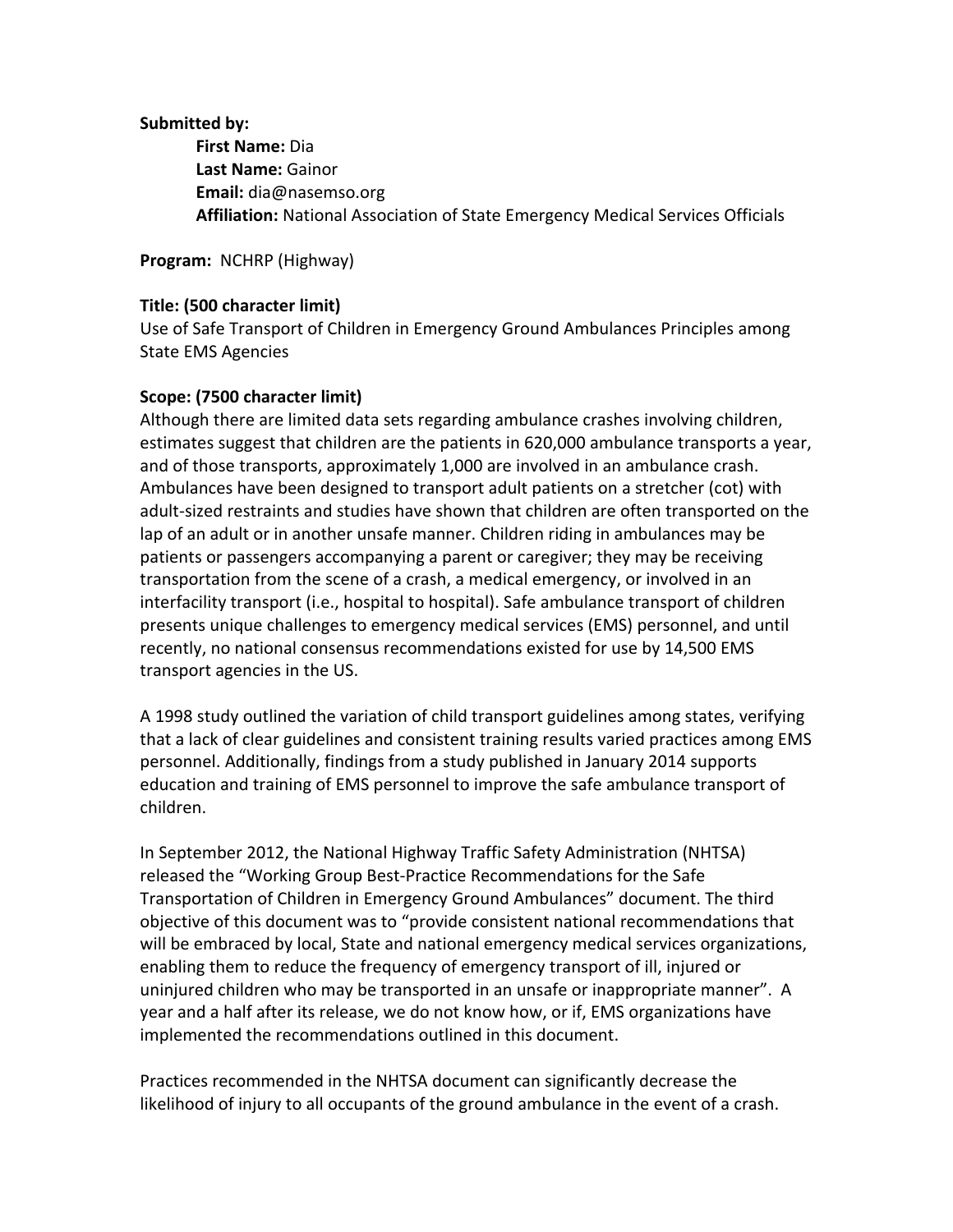Many factors may contribute to the lack of properly restrained children in ambulances, to include lack of mandates, exemptions in state law for emergency ambulance restraint use, and lack of education of EMS personnel. The outcome for this synthesis would present information on the status of state EMS Office mandates, or lack of mandates, and education of EMS personnel and would identify additional promising practices, which may help reduce the injury in the event of an ambulance crash.

As noted in the NHTSA document, safety for transporting a child in an ambulance starts with general operational policy and procedures that enhance ambulance safety for all occupants, regardless of age. However because the document did not specify how to implement the recommendations, it is unknown how (or if) EMS professionals and their organizations have implemented operational policies and procedures that address these factors. To continue efforts to effectively address safety of children being transported in ambulances, it is important to assess if the recommendations are being implemented in a consistent manner in states. It will also be beneficial to determine if any promising practices exist for the education and training of EMS personnel on this topic.

As safety of both EMS personnel and the patients they transport continues to remain on the forefront of the EMS culture, analyzing states' promising practices is both timely and necessary. This issue has become even more important with the recent release of the American College of Emergency Physicians (ACEP) *Strategy for a National EMS Culture of Safety* document. The ACEP document states that a "key goal of creating and implementing a culture of safety in EMS is to create improvements in patient safety.... Children are at increased risk of adverse events in the prehospital setting." Access to current and reliable information from state EMS offices will enhance the understanding and benefits of both NHTSA and ACEP recommendations.

Information for this synthesis will be sought through an extensive review of current state requirements relating to the safe transport of children in ambulances as published in *Summary of Vehicle Occupant Protection and Motorcycle Laws, Eleventh Edition* to determine which have exempted patient compartments of ambulances from all restraint requirements. State EMS office contacts will be determined through the National Association of State EMS Officials (NASEMSO). Additionally, HRSA's EMS for Children State Partnership Program in the US Department of Health & Human Services is a potential resource. State EMS Offices would be surveyed to determine which have:

- (1) implemented a mandate regarding safe transport of children, and
- (2) implemented policies, educational programs, or other interventions to improve conditions.

Based on survey results, additional interviews with state EMS office staff will provide detailed information about effective practices.

The public has grown to accept and uphold the need for children to be appropriately